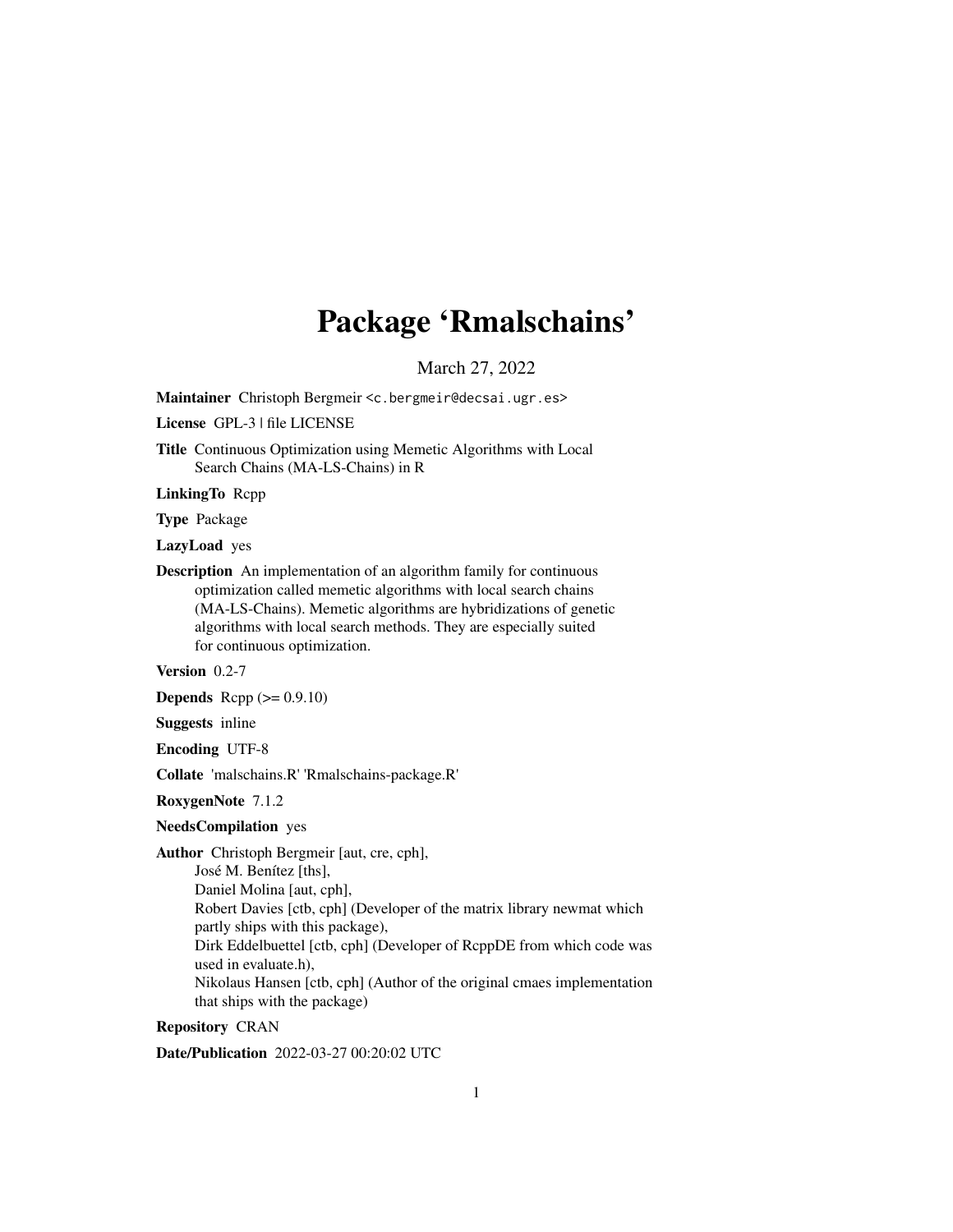# <span id="page-1-0"></span>R topics documented:

|       | malschains.control $\ldots \ldots \ldots \ldots \ldots \ldots \ldots \ldots \ldots \ldots \ldots \ldots \ldots$ |  |
|-------|-----------------------------------------------------------------------------------------------------------------|--|
|       |                                                                                                                 |  |
| Index | $\bullet$                                                                                                       |  |

Rmalschains-package *Getting started with the Rmalschains package*

#### Description

This package implements an algorithm family for continuous optimization called memetic algorithms with local search chains (MA-LS-Chains).

#### Details

One of the main issues to optimize a real-coded function is the capability of the algorithm to realize a good exploration of the search space and, at the same time, to exploit the most promising region to obtain accurate solutions.

Memetic algorithms are hybridizations of genetic algorithms with local search methods. They are especially suited for continuous optimization, as they combine the power of evolutionary algorithms to explore the search space with a local search method to find the local optimum of a promising region. In these algorithms, it is recommended to increase the effort invested in the local search (measured in number of evaluations, called intensity) in the improvement of the most promising solution. However, it is not easy to decide the right intensity for each solution.

MA-LS-Chains is a steady-state memetic algorithm, which combines a steady-state genetic algorithm with various different local search methods. In contrast to the generational approach, where all individuals are substituted in an iteration, in the steady-state genetic algorithm in each iteration only one solution, the worst one, is subtituted in the population. This makes it possible to not lose the improvement obtained by the local search over the individuals.

For MA-LS-Chains, the current state of the local search algorithm is stored along with the individuals. So, it becomes possible to run the local search a fixed number of iterations, stop it, and possibly later continue the previous local search over the same individual. In this way, MA-LS-Chains controls the application of the local search to the most promising solutions.

The package implements various different local search strategies:

- CMA-ES The Covariance Matrix Adaptation Evolution Strategy
- SW A Solis Wets solver
- SSW Subgrouping Solis Wets
- Simplex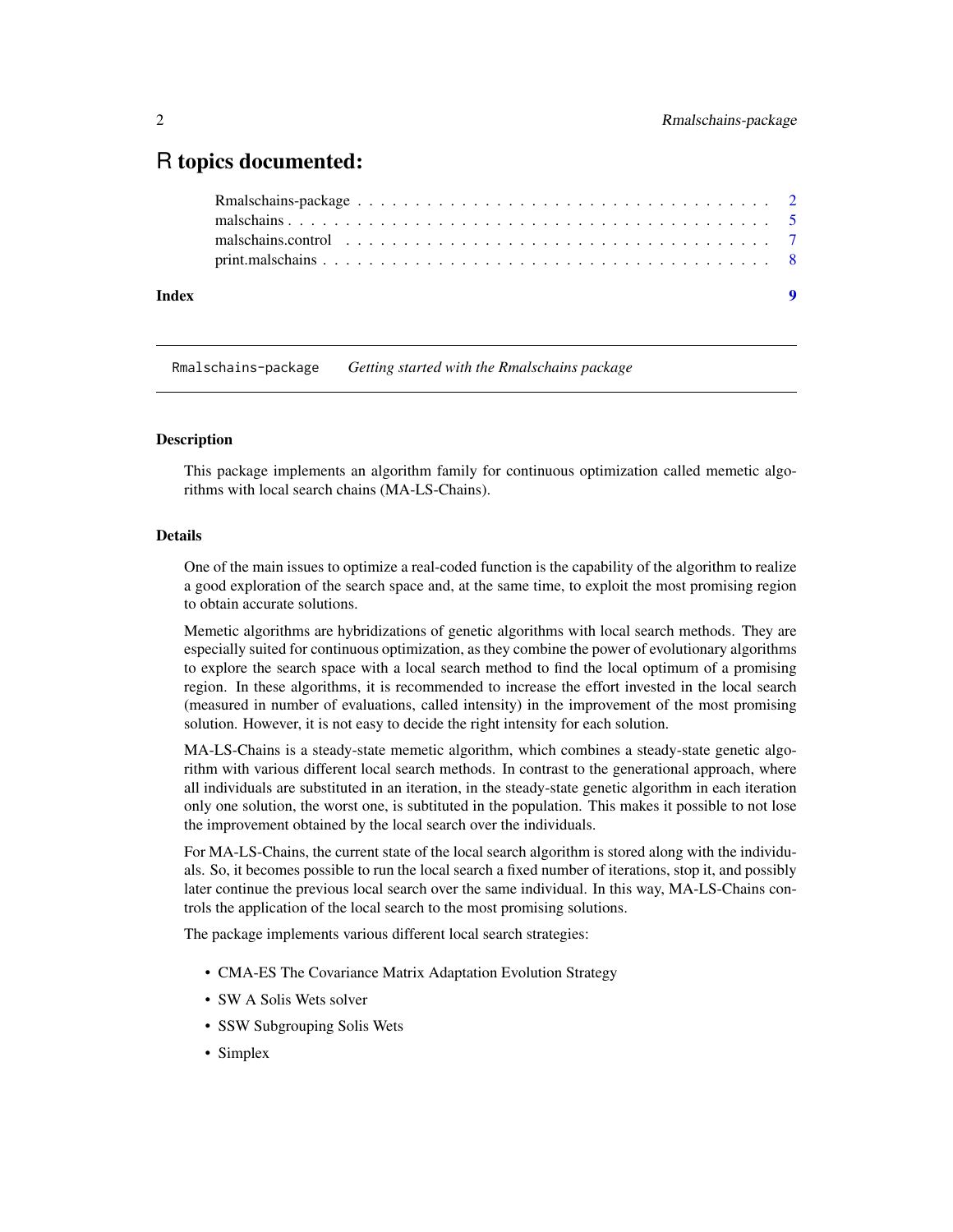#### Rmalschains-package 3

CMA-ES is a very effective local search strategy, but quite complicated, and it does not scale well if the amount of parameters to optimize is huge. The Solis Wets solver is pretty simple and therewith fast. The SSW strategy is an adapted version of the Solis Wets solver for high dimensional data, so that the algorithm with this type of local search scales well with the dimensionality of the data. It applies the Solis Wets solver to randomly chosen subgroups of variables (Subgrouping Solis Wets).

All the local search methods can also be used directly, without making use of the evolutionary algorithm.

The package contains some demos illustrating its use. To get a list of them, type:

library(Rmalschains)

demo()

The demos currently available are claw, rastrigin, sphere, rastrigin\_highDim, and rastrigin\_inline. So in order to, e.g., execute the claw demo, type

#### demo(claw)

All algorithms are implemented in C++, and they run pretty fast. A usual processing to speed up optimization is to implement the objective function also in C/C++. However, a bottleneck in this approach is that the function needs to be passed as an R function, so that the optimizer needs to go back from C++ to R to C/C++ in each call of the target function. The package provides an interface which allows to pass the  $C/C++$  target function directly as a pointer. See the rastrigin\_inline demo for how to do that. The demo also shows how an environment can in this approach be used to pass additional parameters to the target function.

For theoretical background of the algorithm, the reader may refer to the cited literature, where the algorithms where originally proposed.

#### Author(s)

Christoph Bergmeir <c.bergmeir@decsai.ugr.es>

Daniel Molina <dmolina@decsai.ugr.es>

José M. Benítez <j.m.benitez@decsai.ugr.es>

DiCITS Lab, Sci2s group, DECSAI, University of Granada.

#### References

Bergmeir, C., Molina, D., Benítez, J.M. Memetic Algorithms with Local Search Chains in R: The Rmalschains Package (2016) Journal of Statistical Software, 75(4), 1-33., doi:10.18637/jss.v075.i04

Molina, D., Lozano, M., Sánchez, A.M., Herrera, F. Memetic algorithms based on local search chains for large scale continuous optimisation problems: MA-SSW-Chains (2011) Soft Computing, 15 (11), pp. 2201-2220.

Molina, D., Lozano, M., Herrera, F. MA-SW-Chains: Memetic algorithm based on local search chains for large scale continuous global optimization (2010) 2010 IEEE World Congress on Computational Intelligence, WCCI 2010 - 2010 IEEE Congress on Evolutionary Computation, CEC 2010.

Molina, D., Lozano, M., García-Martínez, C., Herrera, F. Memetic algorithms for continuous optimisation based on local search chains (2010) Evolutionary Computation, 18 (1), pp. 27-63.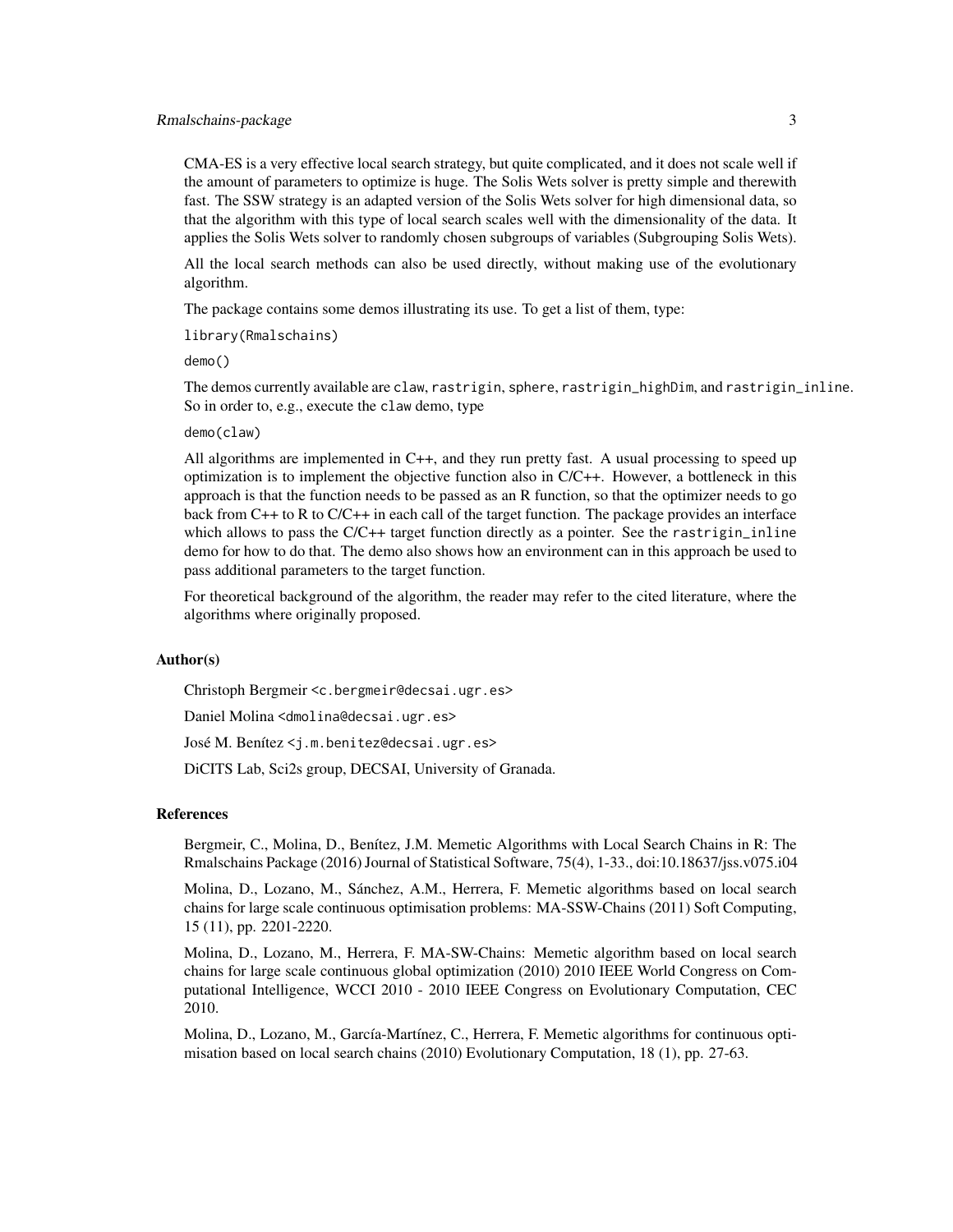#### <span id="page-3-0"></span>See Also

[malschains](#page-4-1), [malschains.control](#page-6-1)

#### Examples

```
##############################################
#Example for maximization of the claw function
##############################################
claw \le function(xx) {
  x \le - x \times [1]y \le -(0.46 \times (dnorm(x, -1, 2/3) + dnorm(x, 1, 2/3)) +(1/300) * (dnorm(x, -0.5, 0.01) + dnorm(x, -1,
              0.01) + dnorm(x, -1.5, 0.01)) + (7/300) *
        (dnorm(x, 0.5, 0.07) + donorm(x, 1, 0.07) + donorm(x,1.5, 0.07)))
  return(y)
}
#use MA-CMA-Chains
res.claw <- malschains(function(x) {-claw(x)}, lower=c(-3), upper=c(3),
                        maxEvals=50000, control=malschains.control(popsize=50,
                        istep=300, ls="cmaes", optimum=-5))
## Not run:
#use only the CMA-ES local search
res.claw2 <- malschains(function(x) {-claw(x)}, lower=c(-3), upper=c(3), verbosity=0,
                        maxEvals=50000, control=malschains.control(ls="cmaes",
                            lsOnly=TRUE, optimum=-5))
#use only the Simplex local search
res.claw3 <- malschains(function(x) {-claw(x)}, lower=c(-3), upper=c(3), verbosity=0,
                        maxEvals=50000, control=malschains.control(ls="simplex",
                            lsOnly=TRUE, optimum=-5))
x \leq -\text{seq}(-3, 3, \text{length}=1000)claw_x <- NULL
for (i in 1:length(x)) claw_x[i] \leftarrow claw(x[i])plot(x,claw_x, type="l")
points(res.claw$sol, -res.claw$fitness, col="red")
points(res.claw2$sol, pch=3, -res.claw2$fitness, col="blue")
points(res.claw3$sol, pch=3, -res.claw3$fitness, col="green")
##############################################
#Example for the rastrigin function
##############################################
rastrigin \leq function(x) {
```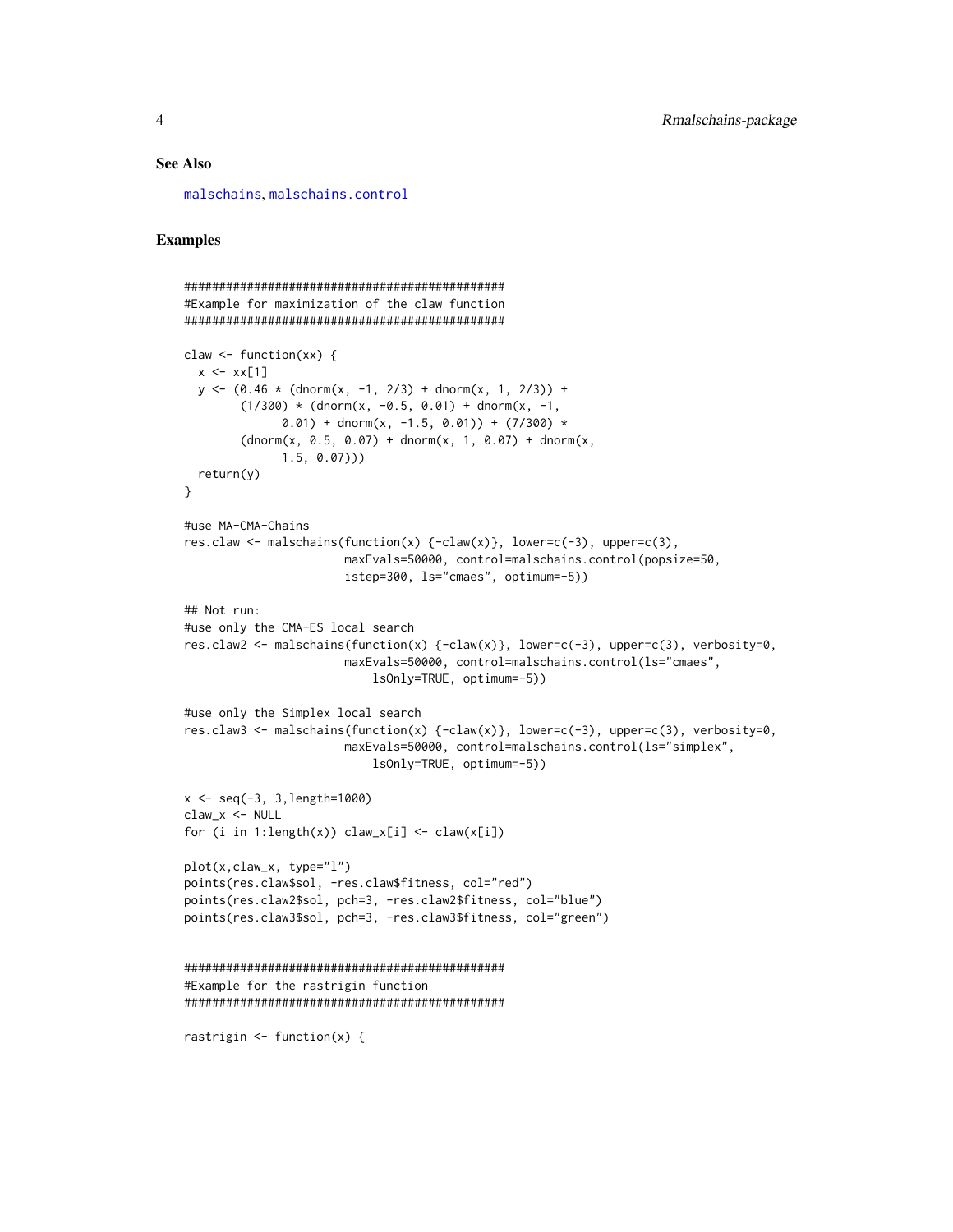#### <span id="page-4-0"></span>malschains 5

```
dimension <- length(x)
 res <- 0.0
 for (i in 1:dimension) {
   res <- res + (x[i]*x[i] - 10.0*cos(2.0*pi*x[i]) + 10.0)
 }
 res
}
res.rastrigin1 <- malschains(rastrigin, lower=seq(-1.0, -1.0, length=30),
                             upper=seq(1.0, 1.0, length=30), maxEvals=50000,
                             control=malschains.control(effort=0.8, alpha=0.3,
                             popsize=20, istep=100, ls="simplex"))
res.rastrigin2 <- malschains(rastrigin, lower=seq(-1.0, -1.0, length=30),
                             upper=seq(1.0, 1.0, length=30), maxEvals=50000,
                             initialpop = seq(0.1, 0.1, length=30),
                             control=malschains.control(popsize=50,
                             istep=300, ls="cmaes"))
res.rastrigin1
res.rastrigin2
## End(Not run)
```
<span id="page-4-1"></span>malschains *Perform optimization with the MA-LS-Chains algorithm*

#### Description

This is the main function of the package. It minimizes the output of the function fn (for maximization, change the sign of the output of fn).

#### Usage

```
malschains(
  fn,
  lower,
  upper,
  dim,
  maxEvals = 10 * \text{control$}verbosity = 2,
  initialpop = NULL,
  control = malschains.control(),
  seed = NULL,
  env
)
```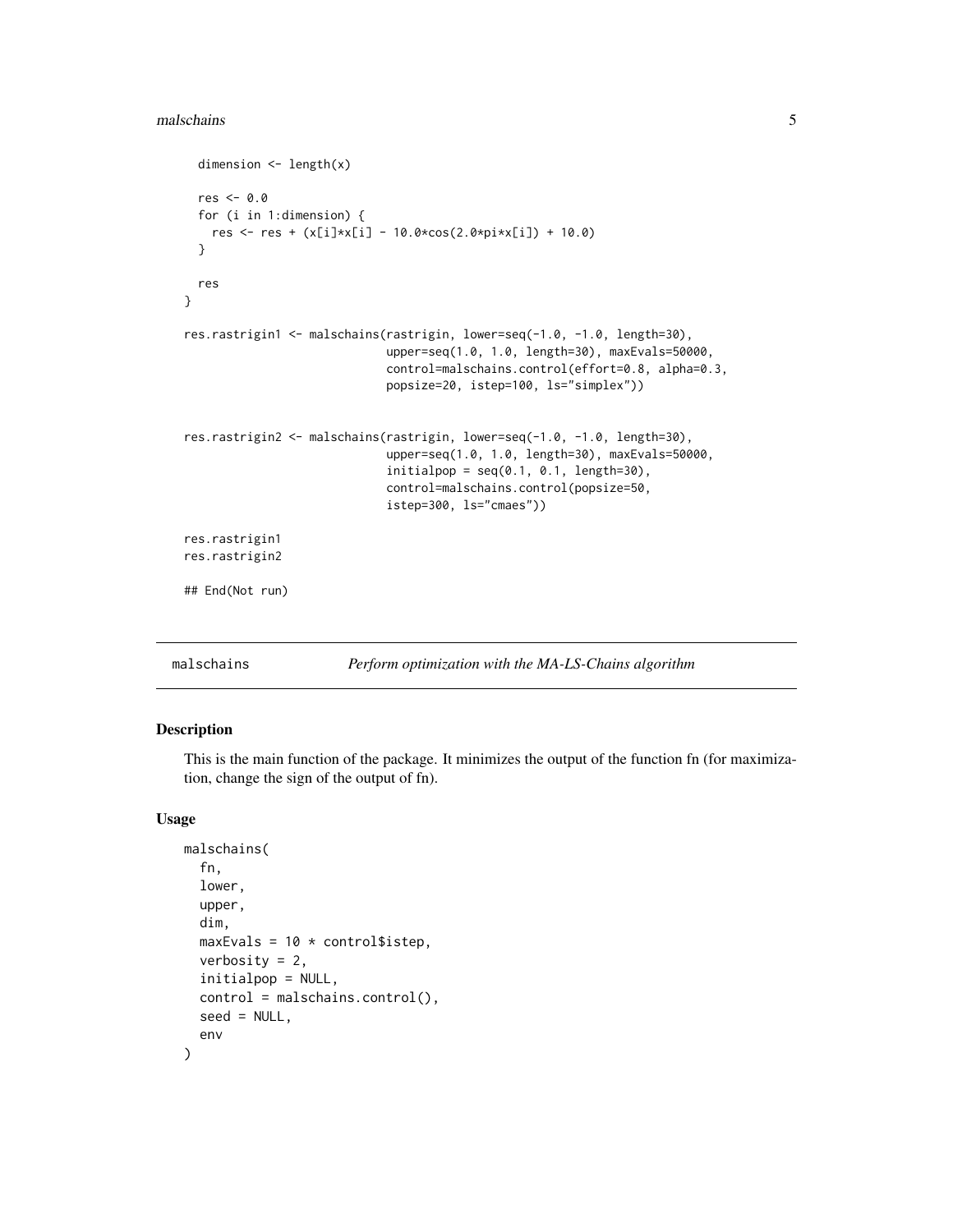#### <span id="page-5-0"></span>**Arguments**

| fn         | The function to minimize.                                                                                                                                                      |
|------------|--------------------------------------------------------------------------------------------------------------------------------------------------------------------------------|
| lower      | The lower bound (or bounds) of the search domain.                                                                                                                              |
| upper      | The upper bound (or bounds) of the search domain.                                                                                                                              |
| dim        | The dimension of the problem (if lower and upper are vectors it is not needed).                                                                                                |
| maxEvals   | The maximal number of evaluations of the fitness function.                                                                                                                     |
| verbosity  | Set the verbosity level. Currently, meaningful values are 0, 1, 2                                                                                                              |
| initialpop | An initial population for the evolutionary algorithm can be submitted (as a ma-<br>trix). Here, prior knowledge can be introduced to get better results from the<br>algorithm. |
| control    | A list containing the main options of the algorithm. See malschains.control.                                                                                                   |
| seed       | A seed value for the random number generator.                                                                                                                                  |
| env        | The environment in which to evaluate the fitness function. If not given, it is<br>generated.                                                                                   |

#### Details

The output of the function when run with verbosity=2 is the following:

- EA::PopFitness The fitness of the best, the one at the 1st quartile, the one at the 3rd quartile, and the worst individual.
- EA::Improvement Improvement of the individuals at the according ranked positions in the population (best, 1st quartile, 3rd quartile, worst).
- LS The number of the individual which is improved on (in braces), its fitness before and after application of the LS procedure, and their difference.
- EABest If the best fitness present in the population changed: same as LS.

#### Value

the function returns a list containing the best individual, sol, and its fitness. Furthermore, it contains some information on the optimization process, which can be seen using [print.malschains](#page-7-1).

#### References

Molina, D., Lozano, M., Sánchez, A.M., Herrera, F. Memetic algorithms based on local search chains for large scale continuous optimisation problems: MA-SSW-Chains (2011) Soft Computing, 15 (11), pp. 2201-2220.

Molina, D., Lozano, M., García-Martínez, C., Herrera, F. Memetic algorithms for continuous optimisation based on local search chains (2010) Evolutionary Computation, 18 (1), pp. 27-63.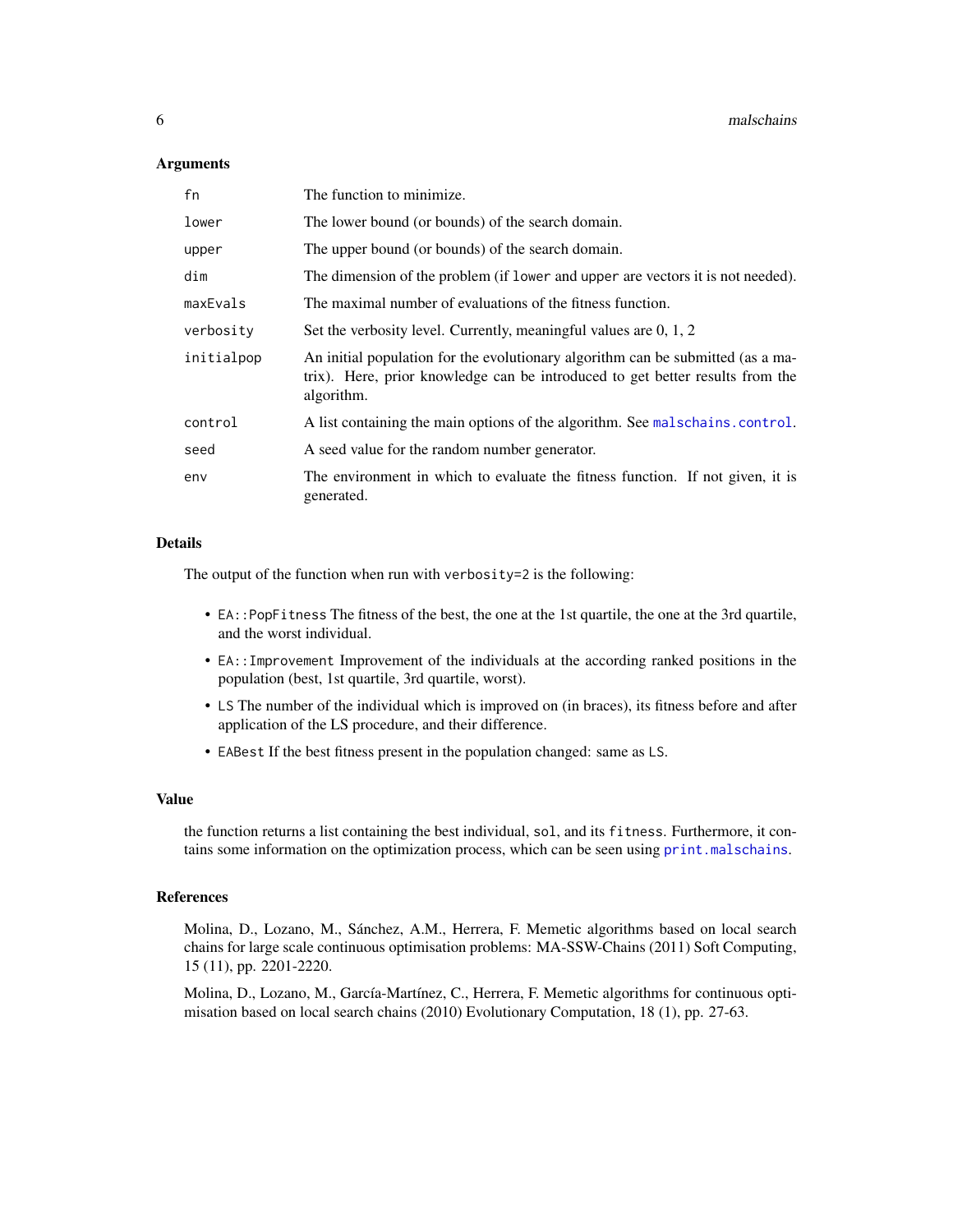<span id="page-6-1"></span><span id="page-6-0"></span>malschains.control *Sets and initializes the main parameters of the algorithm*

#### Description

This is a function that initializes and sets the parameters of the algorithm. It generates a list of parameters, to be used with the [malschains](#page-4-1) function.

## Usage

```
malschains.control(
 popsize = 50,
 ls = "cmaes",
 istep = 500,
 effort = 0.5,
 alpha = 0.5,
 optimum = -Inf,threshold = 1e-08,
 lsOnly = FALSE,
 lsParam1 = 0,lsParam2 = 0)
```
#### Arguments

| popsize | The population size of the evolutionary algorithm.                                                                                                                                                                                                                                                                                                                                                                      |
|---------|-------------------------------------------------------------------------------------------------------------------------------------------------------------------------------------------------------------------------------------------------------------------------------------------------------------------------------------------------------------------------------------------------------------------------|
| ls      | The local search method. Currently implementend are cmaes, sw, simplex, and<br>ssw. Usually, the cmaes local search strategy will give good results. However, it<br>does not scale well with the problem size. So, if performance is needed, the sw<br>strategy is a better choice. If the problem is high-dimensional, the ssw strategy<br>is promising, which selects randomly 20% of the variables for optimization. |
| istep   | The number of iterations of the local search. I.e., if the local search is started or<br>re-started on an individual, it will be executed for an istep number of iterations.<br>This parameter depends on the local search used. For cmaes, usually an istep<br>of 300 is a good choice. For the other local search methods, an istep of 100<br>performs better.                                                        |
| effort  | A value between 0 and 1 which gives the ratio between the amount of evaluations<br>that are used for the local search and for the evolutionary algorithm, respectively.<br>A higher effort means more evaluations for the evolutionary algorithm. So, if<br>exploration of the search space is more important than finding local optima,<br>effort is to be chosen higher.                                              |
| alpha   | The alpha parameter from crossover BLX-alpha. A lower value $(< 0.3$ ) reduces<br>diversity, a higher value increases diversity.                                                                                                                                                                                                                                                                                        |
| optimum | The optimum to achieve. The default is zero, as in many minimization problems<br>a value of zero can be considered optimal.                                                                                                                                                                                                                                                                                             |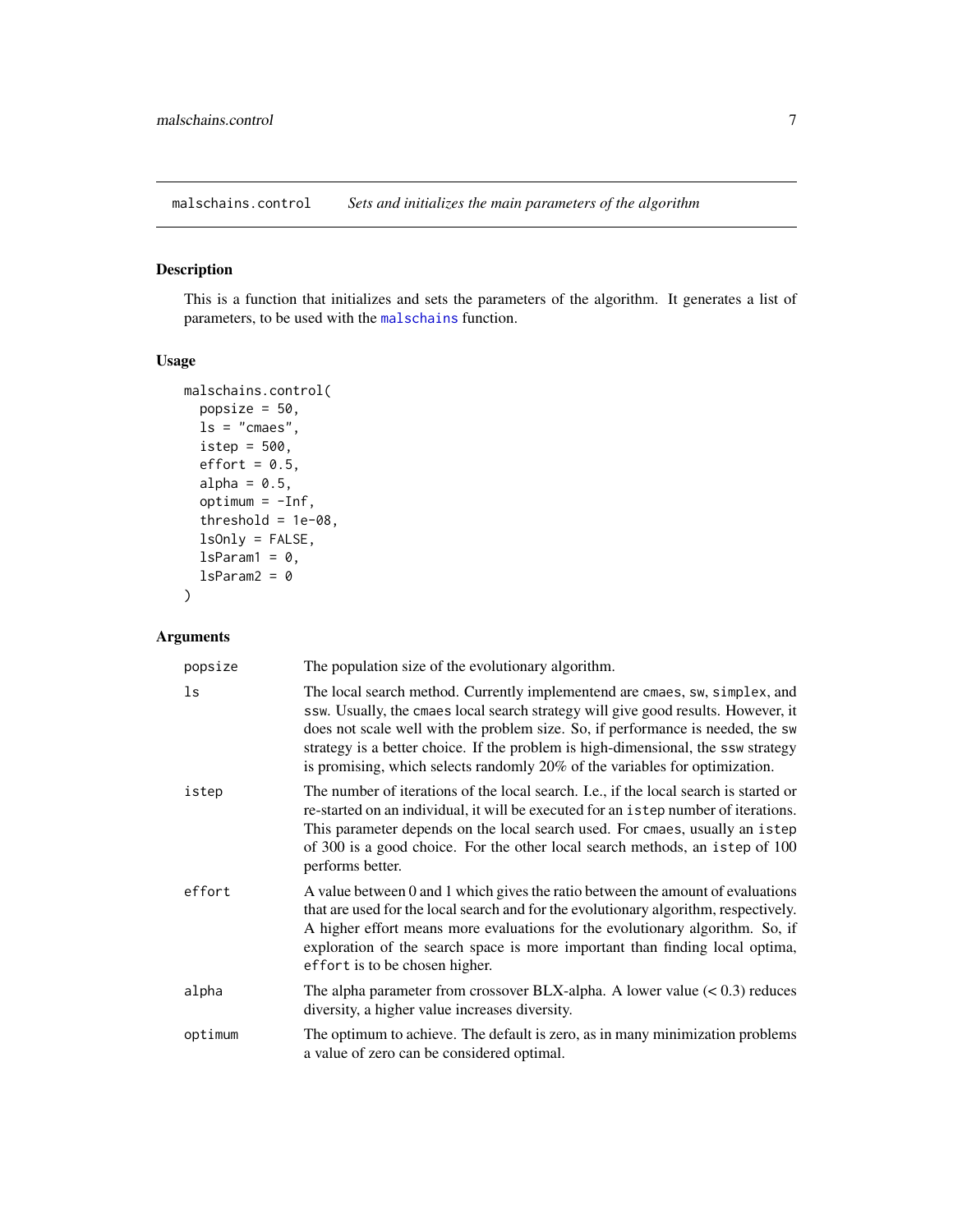<span id="page-7-0"></span>

| threshold | A threshold which defines for the local search how much improvement is con-<br>sidered as no improvement. If this value is chosen too low (zero), then the local<br>search will usually always try to improve on the best individual, even if it is<br>already located very close to a local optimum. |
|-----------|-------------------------------------------------------------------------------------------------------------------------------------------------------------------------------------------------------------------------------------------------------------------------------------------------------|
| lsOnly    | Apply only the local search algorithm, and not MA-LS-Chains                                                                                                                                                                                                                                           |
| lsParam1  | First (optional) parameter. Currently, if local search is cmaes, this is the parame-<br>ter popsize/lambda of cmaes. If it is not set or not positive, cmaes will calculate<br>this automatically using a heuristic.                                                                                  |
| lsParam2  | Second (optional) parameter. Currently, if local search is cmaes, this is the<br>parameter parentssize/mu of cmaes. If it is not set, not positive, or not smaller<br>lambda, cmaes will calculate this automatically using a heuristic.                                                              |

#### References

Molina, D., Lozano, M., Sánchez, A.M., Herrera, F. Memetic algorithms based on local search chains for large scale continuous optimisation problems: MA-SSW-Chains (2011) Soft Computing, 15 (11), pp. 2201-2220.

Molina, D., Lozano, M., García-Martínez, C., Herrera, F. Memetic algorithms for continuous optimisation based on local search chains (2010) Evolutionary Computation, 18 (1), pp. 27-63.

<span id="page-7-1"></span>print.malschains *Generic print function for malschains results*

#### Description

Print out some characteristics of a [malschains](#page-4-1) result. The result shows besides the best solution and its fitness the total number of evaluations spent for both EA and LS, the ratio of the spent evaluations (also called effort), the ratio of total improvement of the fitness, the percentage of times that application of the EA/LS yielded improvement, and some timing results in milliseconds.

#### Usage

## S3 method for class 'malschains'  $print(x, \ldots)$ 

#### Arguments

|          | the malschains result                               |
|----------|-----------------------------------------------------|
| $\cdots$ | additional function parameters (currently not used) |